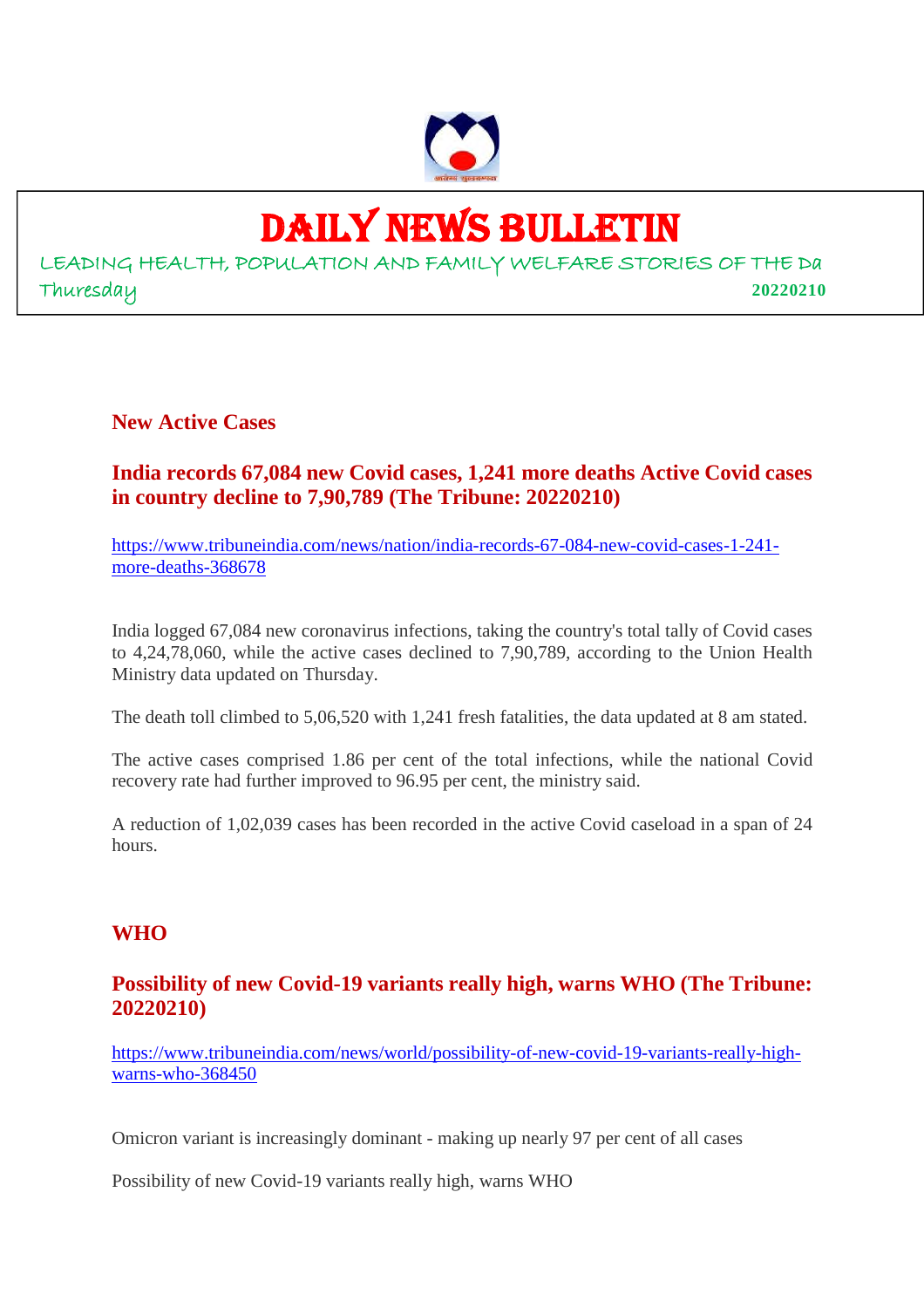A medical worker walks past a makeshift testing centre for the coronavirus disease following the outbreak, outside a shopping mall at Sha Tin district, in Hong Kong, on February 7, 2022. Reuters

Describing the new COVID-19 variants as the "wild card", a top World Health Organisation official has warned that the Omicron will not be the last one and the possibility of other new variants is really high.

During a question and answer session live streamed on WHO's social media platforms on Tuesday, the WHO Covid-19 Technical Lead Maria Van Kerkhove said the global health agency is tracking four different versions of Omicron.

"We know a lot about this virus, but we don't know everything. And quite frankly, the variants are the wild card. So we are tracking this virus in real time as it mutates as it changes…But this virus has a lot of room to move," she said.

"Omicron is the latest variant of concern. It will not be the last variant of concern that WHO will speak about. The next one, you know, that will come hopefully, it will take some time to get there. But with the level of intensity of spread, the possibility that we will have other variants is really high," she said.

"So we need to ensure that we again, not only increase vaccination coverage, but we also take measures to reduce the spread," she added.

Since the designation of B.1.1.529 as a variant of concern on November 26, 2021, several lineages have been identified. These include Pango lineages BA.1, BA.1.1, BA.2 and BA.3, which are all being monitored by WHO under the umbrella of 'Omicron'.

"BA.2 is more transmissible than BA.1 so we expect to see BA.2 increasing in detection around the world," Van Kerkhove said.

According to the UN health agency's weekly epidemiological report, released on Tuesday, the Omicron variant is increasingly dominant - making up nearly 97 per cent of all cases.

"The prevalence of the Omicron variant has increased globally and is now detected in almost all countries. However, many of the countries which reported an early rise in the number of cases due to the Omicron variant have now reported a decline in the total number of new cases since the beginning of January 2022," it said.

Globally, during the week of January 31 to February 6, the number of new Covid-19 cases decreased by 17 per cent as compared to the number reported during the previous week, while the number of new deaths increased by 7 per cent.

As of February 6, over 392 million confirmed cases and over 5.7 million deaths have been reported globally.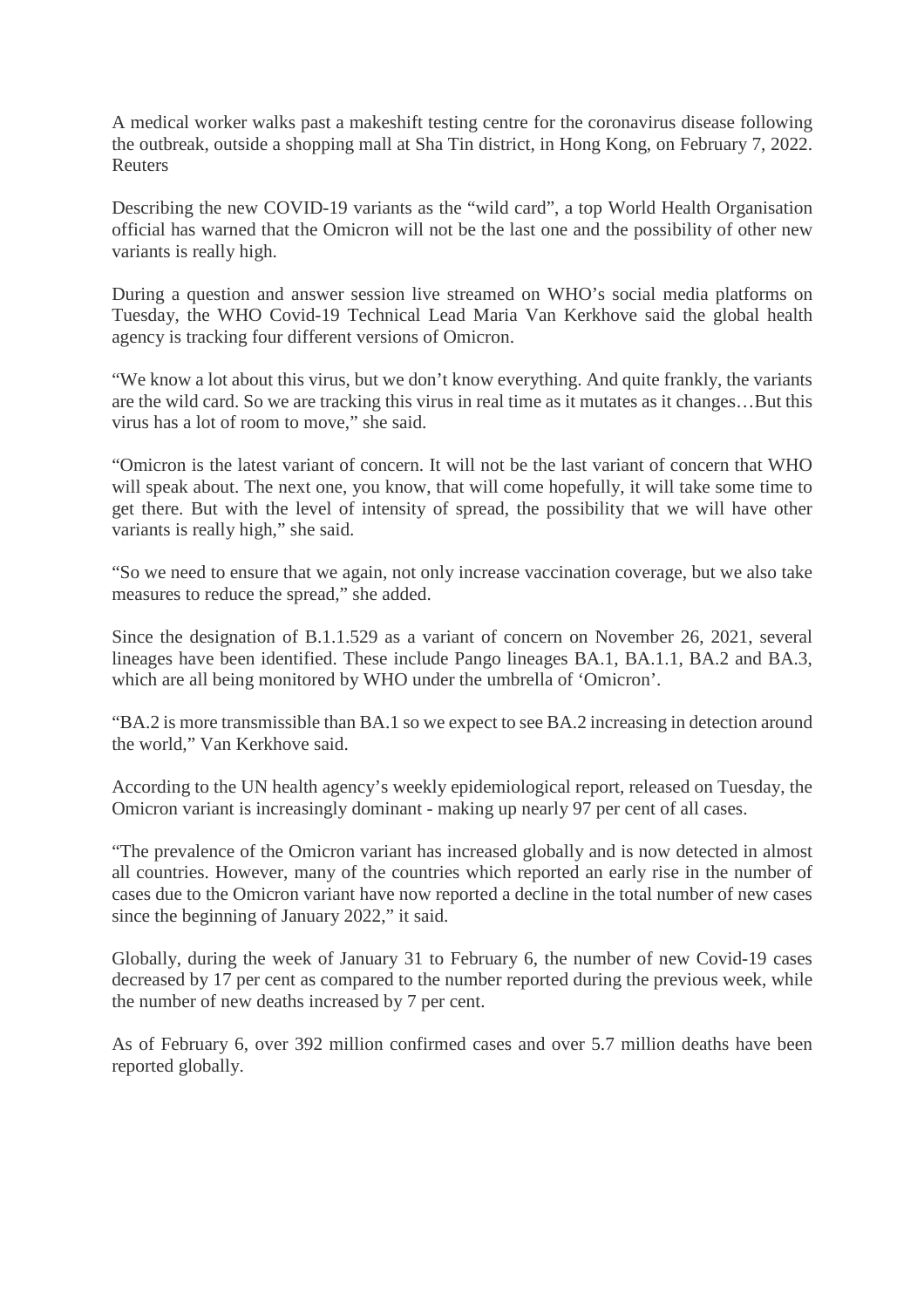# **Covid vaccine**

# **Pfizer to rake in record-breaking earnings of over \$100 billion in Covid vaccine and antiviral pill (The Tribune: 20220210)**

https://www.tribuneindia.com/news/health/pfizer-to-rake-in-record-breaking-earnings-ofover-100-billion-in-covid-vaccine-and-antiviral-pill-368432

Company revealed its fourth quarter earnings and revenue projections for 2022

Pfizer to rake in record-breaking earnings of over \$100 billion in Covid vaccine and antiviral pill

Vials with a sticker reading, 'Covid-19 / Coronavirus vaccine / Injection only' and a medical syringe are seen in front of a displayed Pfizer logo in this illustration. Reuters file photo

New Delhi, February 9

Pfizer estimates that it will rake in record-breaking earnings of more than \$100 billion this year due to sales of its Covid-19 vaccine and antiviral pill to treat the virus, Daily Mail reported.

The rollout of the vaccine has already led to a substantial financial windfall for the New York City-based company, and the prospect on enhanced distribution of Paxlovid, the potential rollout of Omicron-tailored vaccines and more booster shots in the future will lead to an influx of even more cash.

On Tuesday, the company revealed its fourth quarter earnings and revenue projections for 2022 where it said it estimates it will earn up to \$102 billion in sales next year, which would be a new record.

More than half of those earnings will be of its two Covid products, with the vaccine expected to bring in \$32 billion in sales, and Paxlovid expected to earn \$22 billion.

But despite the record earnings estimates, the drug maker posted mixed fourth-quarter results when it comes to actual revenue, with shares down 5.4 per cent in early morning trading. Shares were down 2.84 per cent by closing, the report said.

The Pfizer Covid-19 vaccine is the most commonly used jab in the US and many other countries around the world.

According to official data from the US Centers for Disease Control and Prevention (CDC), the jab has been used 319 million times - more than half of the 540 million vaccines administered in the nation overall.

This includes the nearly 50 million Pfizer booster shots that have been administered to Americans.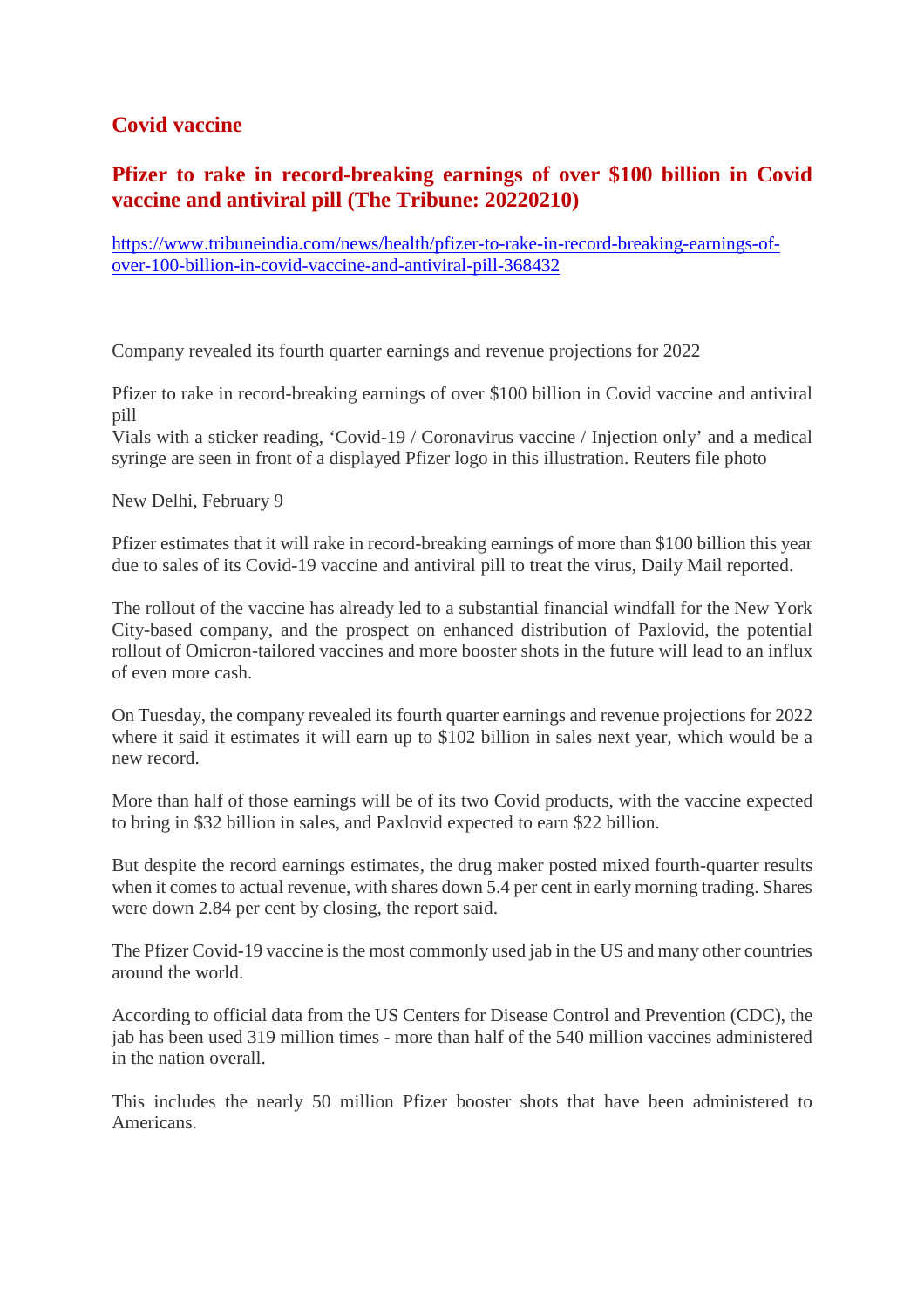The company doubled its Q4 sales this year when compared to last, to \$23.84 billion over the last three months of last year, the report said.

More than half of that revenue, \$12.5 billion, came from the Covid vaccines alone.

This revenue stream will remain intact for years to come, potentially even the next decade, if Pfizer has its way.

## **comorbid illness**

**'91+% victims from Jan 12 to Feb 9 had comorbid illness (Hindustan:'20220210)**

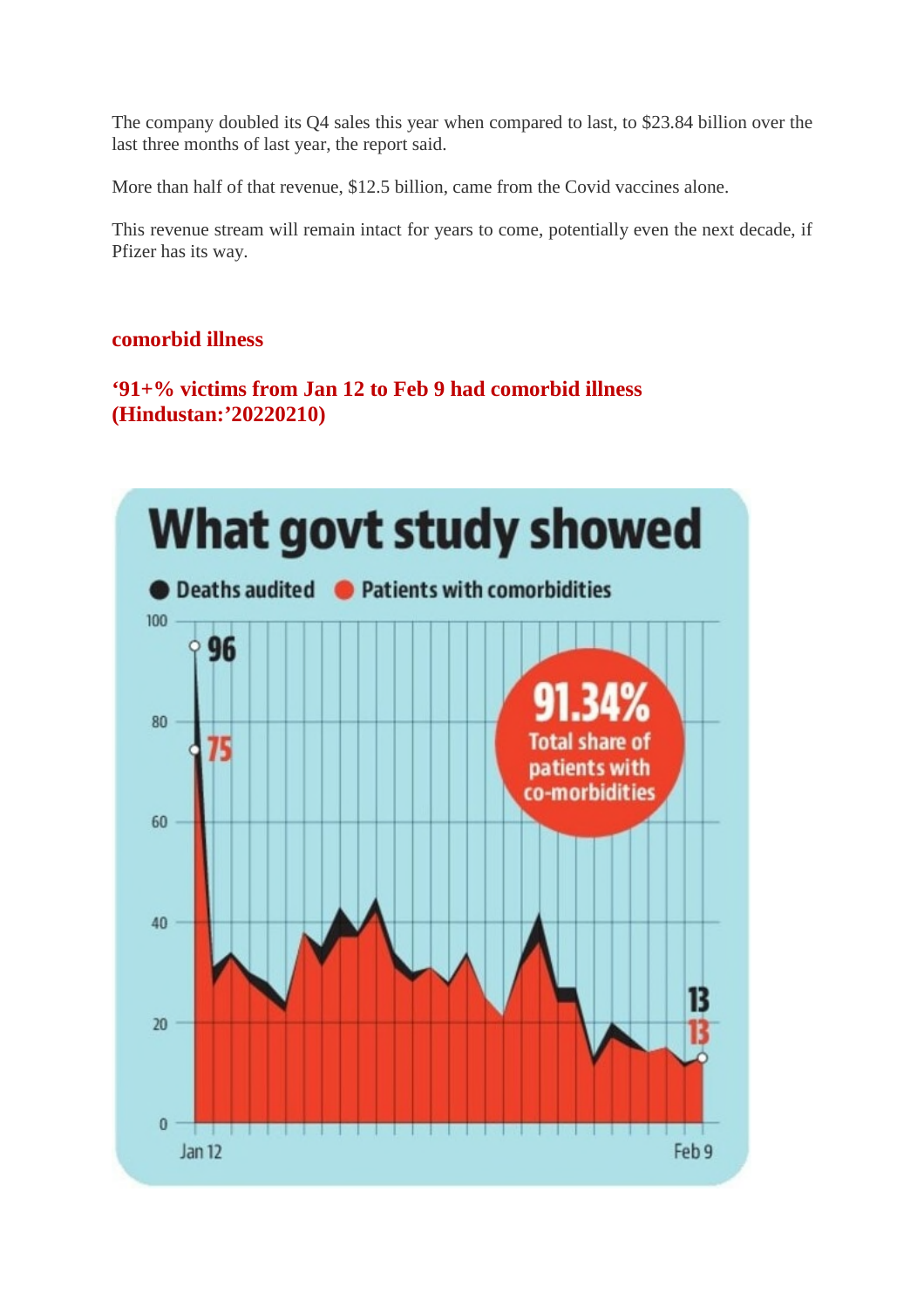Out of over 800 Covid-19 patients who succumbed to the infection between January 12 and February 9, the majority either suffered from heart conditions or renal ailments, an audit by the Delhi government showed, adding that nearly 50% were also either unvaccinated or partially vaccinated.

The death audit by the health department of the Delhi government showed that between January 12 and February 9, when the Capital saw a surge in Covid-19 infections fuelled by the Omicron variant, 878 people died of Covid infection and out of these deaths 802—nearly 91.34%--had serious co-morbid conditions. The remaining 11 people who died were accident victims and had tested positive during the course of their treatment and 18 were brought dead to the hospitals, government audit showed.

The data illustrates how people with particularly serious illnesses -- instead of more common lifestyle disease-linked comorbid conditions like diabetes and hypertension -- were at significantly more risk, providing crucial insight into the significantly different nature of the fifth Covid-19 wave in the capital.

Out of the 802 patients with co-morbidities, those with heart and renal ailments comprised the largest share of Covid deaths during this wave. Government data showed that 164 patients who died of the infection had a pre-existing heart condition and 152 had kidney diseases. Other critical co-morbidities that were seen among those who died of Covid infection in this period were patients with morbid obesity, Parkinson's disease or HIV positive (164), lung diseases (100), liver diseases (70), cancer (63), tuberculosis (43) and neurological conditions (46). There were only around 47 Covid patients (5.35%) who died in this period but did not have any known co-morbidities, according to the data.

Senior government officials also said that nearly 50% of the dead were either unvaccinated or partially vaccinated. Officials said that the death data suggests that while the severity of Covid infections is relatively milder in the Omicron wave but those with co-morbid conditions are still at risk and need to take utmost precaution against infection.

"The infection and death count is decreasing now but the vulnerable sections need to continue taking utmost precautions. We would also urge people to get vaccinated because vaccines are proving to be a great protective shield. Even if people are getting infected, the severity among the vaccinated population is much less as compared to those who are unvaccinated or partially vaccinated," said a senior health official.

Health experts also agreed that a large share of those who died of Covid infection in this wave comprised those with pre-existing health conditions, multiple co-morbidities or those who were unvaccinated or partially vaccinated.

"Co-morbid conditions tend to aggravate any health condition, not just Covid. If your body is already vulnerable an infection tends to worsen your condition. This is the reason why the Covid infection tends to impact those with pre-existing medical conditions, more as compared to healthy individuals," said Dr Jugal Kishore, head of the department of community medicine at Safdarjung Hospital.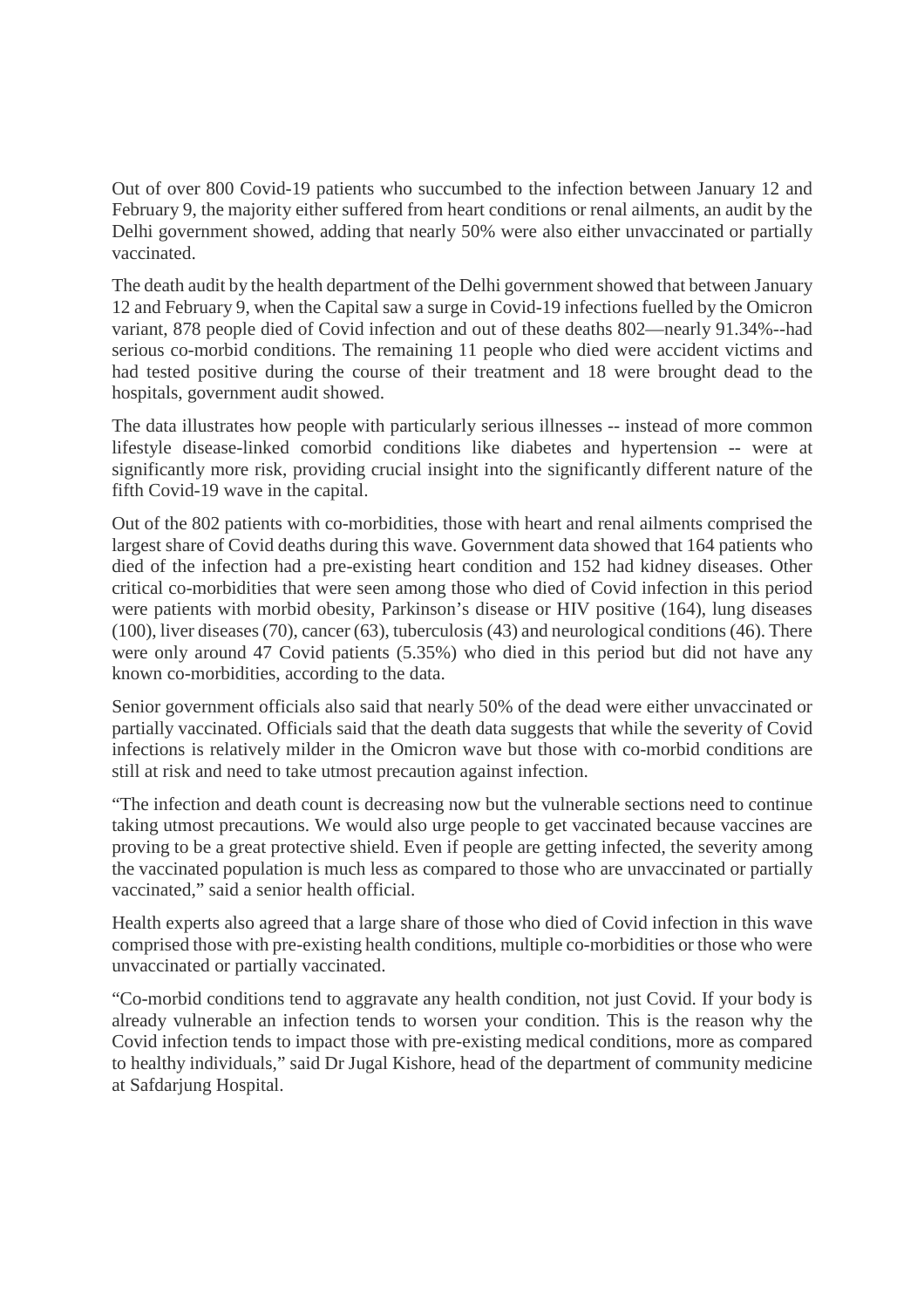# **Good eye health**

# **Ayurveda alert: Consume these foods for good eye health (The Indian 20220210)**

https://indianexpress.com/article/lifestyle/health/ayurveda-eye-health-foods-amla-honey-7731788/

eye healthHere are some foods to help improve eyesight (Source: Getty Images/Thinkstock) With screen time only increasing amid the pandemic, it has become extremely essential to take care of one's eyes. While it is important to reduce exposure to blue light, practice eye exercises and go for regular checkups, what if we tell you that there are certain foods that can also help makes your eyes healthy?

According to Dr Aiswarya Santhosh, an Ayurveda practitioner, foods like ghee, amla, raisins, rock salt, and triphala must be consumed for better eye health and eyesight.

Also Read |Why Ayurveda suggests soaking almonds overnight and eating them without the skin

In a post on Instagram, she explained why each of these foods are essential.

\*Having Triphala powder mixed with ghee and honey at night is very good for eye health.

\*Amla is loaded with a high percentage of vitamin C, nearly 20 times more than orange. Vitamin C plays a significant role in maintaining retinal cells, and in promoting healthy capillaries.

\*Amla is chakshushya in nature, which means it is very good for the eyes. It is especially good in cases of diabetic retinopathy.

\*Rock salt is the only salt that is good for eye health. So try using rock salt for cooking.

\*The polyphenolic phytonutrients in raisins help get rid of the free radicals that harm vision and cause degeneration of the eye muscles. This helps to improve vision and overall health of the eyes.

"Raisins are very pitta balancing in nature. As eye is a pitta sthana, having raisins helps to maintain good eye health," she said.

\*Good honey is also chakshushya in quality, and helps promote eye health.

\*Having plain ghee, according to your digestive power, is good for the eyes. There are many medicated ghee, especially formulated for eye health, in Ayurveda.

She, however, cautions against consuming triphala powder for long periods.

 For more lifestyle news, follow us on Instagram | Twitter | Facebook and don't miss out on the latest updates!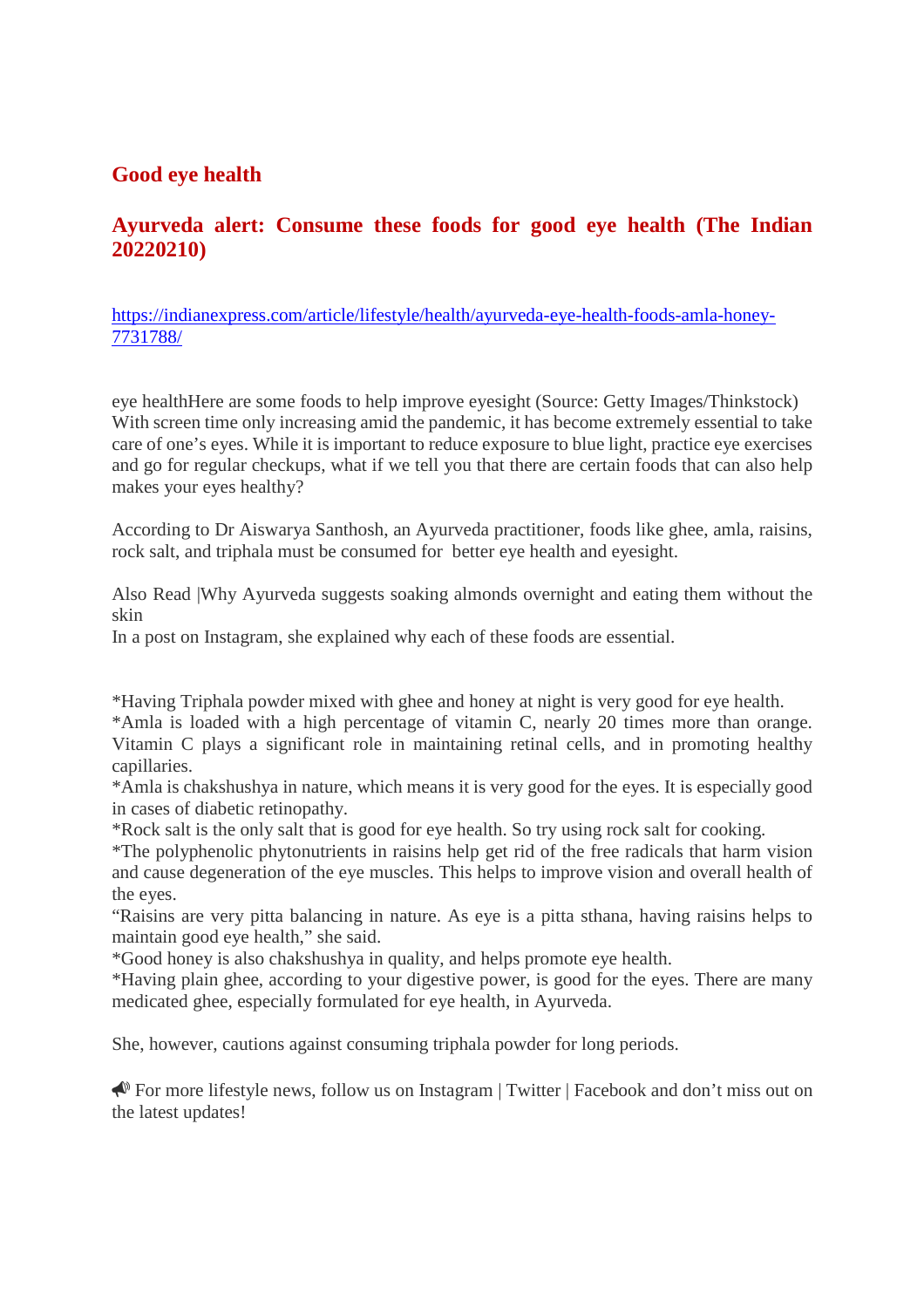$\triangle$  The above article is for information purposes only and is not intended to be a substitute for professional medical advice. Always seek the guidance of your doctor or other qualified health professional for any questions you may have regarding your health or a medical condition.

# **Infection**

## **National Deworming Day 2022: From symptoms to prevention, know all about worm infection in children (The Indian Express:20220210)**

https://indianexpress.com/article/lifestyle/health/national-deworming-day-2022-symptomsprevention-treatment-worm-infection-children-7762623/

"Deworming improves immunity in children as well as adults, thereby protecting them from chronic illnesses caused by worms," Ayurvedacharya Dr Partap Chauhan said

National Deworming DayDeworming is done through the platforms of schools and Anganwadi centres. (Express File Photo)

Every year, February 10 is observed as National Deworming Day to create awareness about the importance of deworming all preschool and school-age children between the ages of 1-19 years. Led by the Ministry of Health and Family Welfare, Government of India, deworming is done through the platforms of schools and Anganwadi centres in order "to improve their overall health, nutritional status, access to education and quality of life".

According to World Health Organisation (WHO), around 24 per cent of the world population is infected with soil-transmitted helminths (worms). As a result, around 241 million children between the ages of 1 and 14 years are at risk of parasitic intestinal worms in India, known as soil-transmitted helminths.

"Deworming improves immunity in children as well as adults, thereby protecting them from chronic illnesses caused by worms," Dr Partap Chauhan, Director, Jiva Ayurveda, said.

ALSO READ |Has your child tested positive for Covid-19? Follow these measures for better health, immunity Worm infections among children

According to Dr Chauhan, worm infections among children are caused by factors such as lack

of personal hygiene, uncooked and contaminated food, and excess sweets and junk food consumption.

#### Symptoms

National Deworming Day Fatigue, abdominal pain, nausea are some of the symptoms of worm infection. (Source: Pexels) \*Abdominal pain

- \*Diarrhea, nausea, or vomiting
- \*Gas/bloating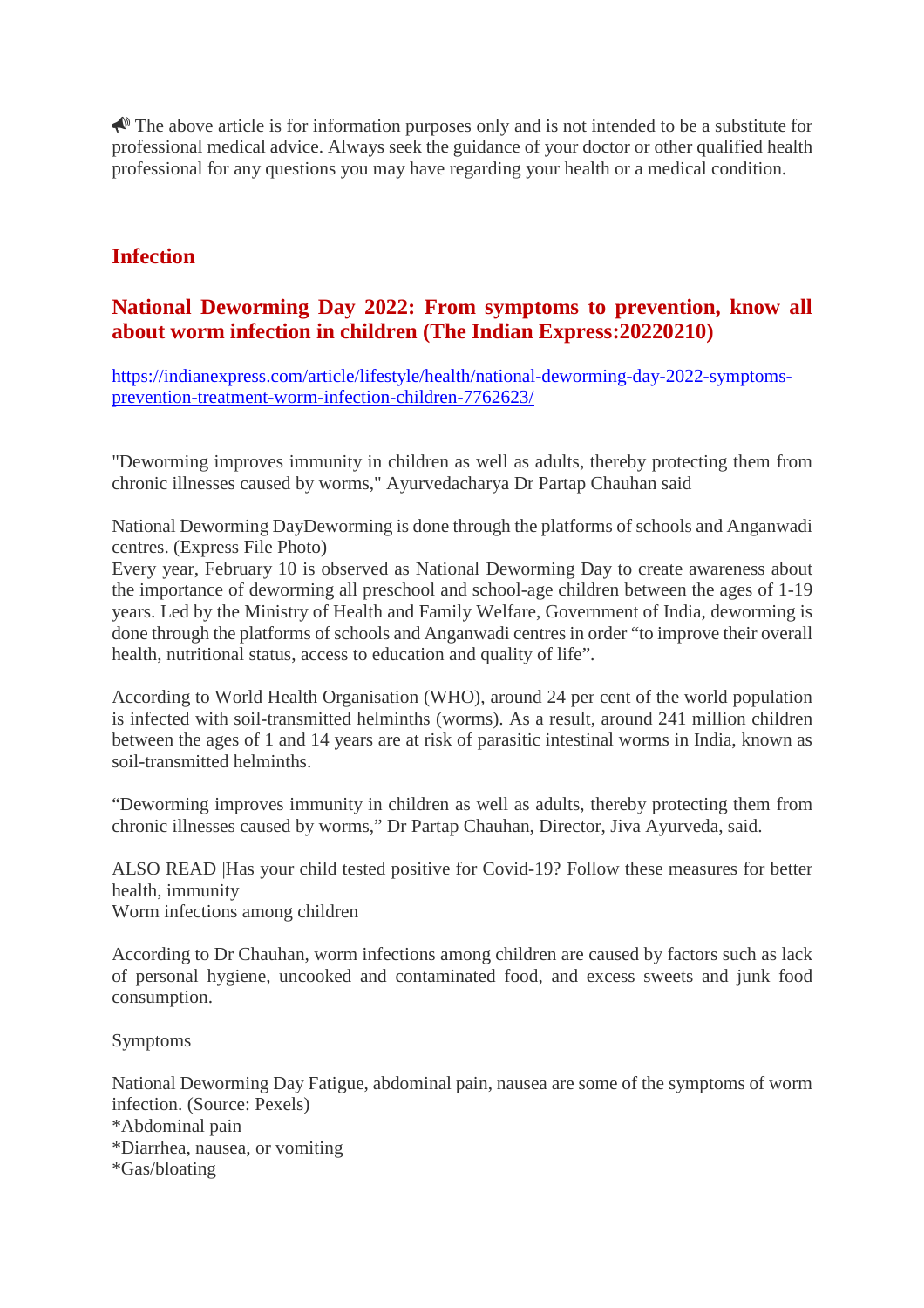\*Fatigue \*Unexplained weight loss \*Abdominal pain or tenderness

Prevention

To prevent intestinal worms, "regularly wash your hands with soap and hot water before and after using the toilet, and before preparing or eating foods," the expert told indianexpress.com.

Ayurvedic treatment to get rid of worms in children and adults

Dr Chauhan listed a few effective Ayurvedic remedies to treat intestinal worms.

ALSO READ |Work from home amid pandemic: WHO, ILO lay down crucial measures to protect workers' health

\*Mix vidanga powder (Embelia Ribes) with honey or warm water and make your child drink it every day in the morning.

\*Taking a concoction of dry ginger (adrak), black pepper (kaali mirch), pippali (piper longum) and honey for 15 days also reduce worms.

\*Tulsi leaf juice with honey, or peach juice and honey is also helpful.

\*Foods like ajwain (caraway), black pepper (kaali mirch), asafoetida (hing), black salt (kala namak), dry ginger, garlic, turmeric are good for deworming. Take ajwain mixed with a pinch of salt on empty stomach for a week to eliminate worms.

\*Always drink boiled water. Give your child coconut water or water medicated with ajwain or vidang.

\*For children up to the age of 4-5yrs, soak a piece of cotton in sesame oil or groundnut oil and place it at the anus to reduce itching.

\*A decoction of nagarmotha, daruharidra, and drumstick bark along with the powder of piper longum and vidanga helps to remove worms as well.

For more lifestyle news, follow us on Instagram | Twitter | Facebook and don't miss out on the latest updates!

 $\triangle$  The above article is for information purposes only and is not intended to be a substitute for professional medical advice. Always seek the guidance of your doctor or other qualified health professional for any questions you may have regarding your health or a medical condition.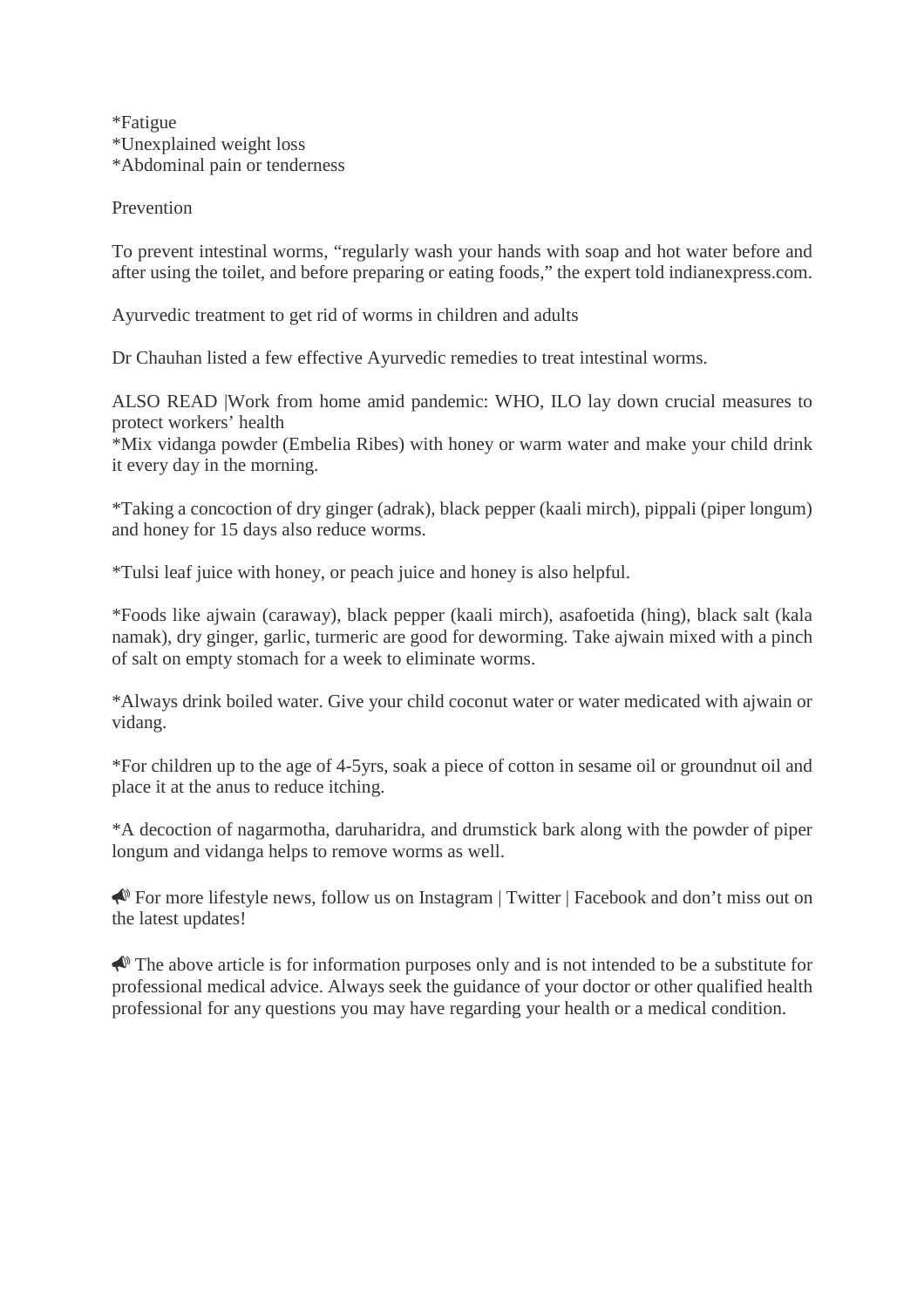# **Yoga and Physical Fitness**

# **Yoga techniques to help relieve stress and anxiety (The Times of India: 20220210)**

https://timesofindia.indiatimes.com/life-style/health-fitness/de-stress/yoga-techniques-tohelp-relieve-stress-and-anxiety/articleshow/87107879.cms

Stress and anxiety have become a part of our busy life. Whether at home or at work, everyone is prone to it every once in a while. With technological advancements and emerging new digital and social media platforms, we have become more vulnerable and more susceptible to losing our peace of mind. That said, there are many ways to manage these mental stressors. One of the best ways is through yoga and meditation.

Other than all the health and fitness benefits, yoga techniques can help you relax and provide you with mental peace and serenity. That said, here are some yoga ways to improve your mental health and manage stress levels.

Does yoga help fight stress?

In many ways, yoga relieves your body of all the physical and mental tension. Stress and anxiety can sometimes be triggered by the muscle knots, which induces physical discomfort. Yoga helps release that tension, alleviating stress and releasing feel-good hormones like endorphins.

Besides that, it helps relax and calm your nerves and muscles, improving focus, enhancing your concentration power and boosts overall brain efficiency. This in turn makes you more aware about your body, bodily sensations, thoughts, and feelings, making you feel love, joy and mental quiet and peace.

Breathing (Pranayama) to manage stress

Breathing exercises are known to calm anxious people down. It helps reduce stress and maintains the balance between your body and mind. 20-30 minutes of breathing practice everyday can reduce cortisol levels in the body, helping you manage stress and improving sleep quality.

In order to perform breathing exercises, you must make yourself comfortable. While doing deep breathing, you must let your breath flow down to your belly, but do not force it. Make sure you breathe in through your nose and out from your mouth. Be gentle and while breathing count from 1 to 5. Slowly, release your breath from your mouth and count from 1 to 5 again. Continue doing so for 3-5 minutes.

Yoga asanas to perform

There are many yoga postures that can free you from unnecessary stressors and worry. Here are some easy asanas to begin with.

Child's pose - Also known as Balasana, a child's pose can ease all the tension in the muscle around your shoulders, spine, thighs, hips, and ankles.

Cat-cow pose - Besides improving your posture and balance, a cat-cow pose or Marjaryasana to Bitilasana can help you relax and ease some of the day's stress.

Corpse pose - A very easy yoga pose you can start with, the corpse pose calms your central nervous system and aids in improving your digestive health. Also, it reduces headache, fatigue and lowers blood pressure levels.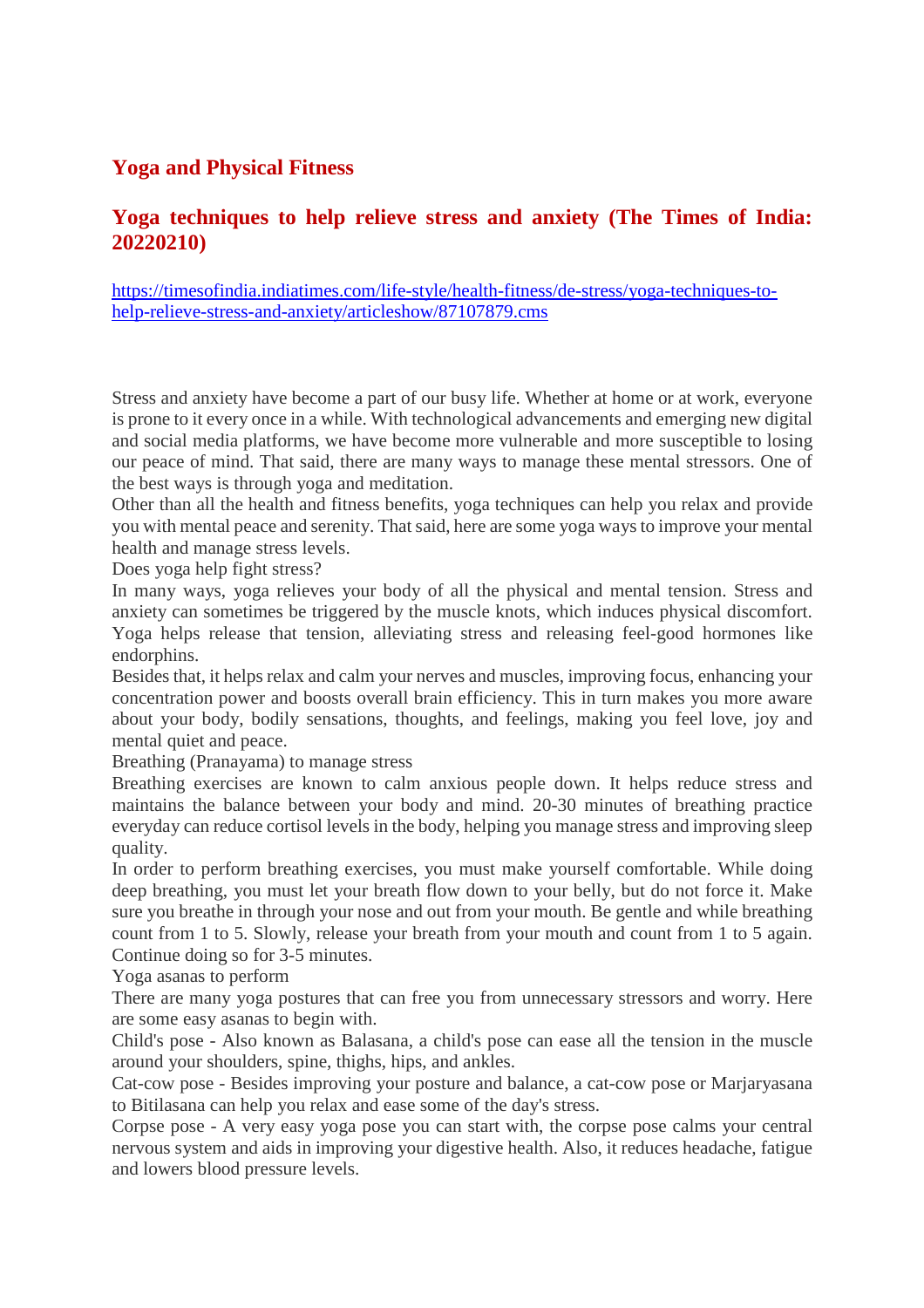Other than these yoga poses, you can always commit yourself to sun salutations or Suryanamaskar. It is a low-impact aerobic exercise, which is a great way to reduce stress and anxiety.

Meditation and relaxation

Meditation helps calm your mind. You can perform meditation on a chair or by sitting on the ground on a yoga mat. You must feel comfortable, be consistent and committed whenever you're performing meditation. It helps reduce negative emotions, increases self-awareness, helps build tolerance and patience and enhances your creativity levels.

One can resort to guided meditation wherein you do meditation in-person with a teacher or via a recording. Yoga nidra or yogic sleep is one of its kind.

End of the article

# **Mental well-being**

# **Why yoga is good for your mental well-being (The Times of India: 20220210)**

https://timesofindia.indiatimes.com/life-style/health-fitness/fitness/why-yoga-is-good-foryour-mental-well-being/articleshow/83711843.cms

Ever notice how good you feel—mentally—when you're practicing yoga regularly? Yoga is a lifestyle— I am certain if you have ever gone to a yoga class, there is a chance you have heard the teacher say this. Yoga helps us work with our body, the nature of the mind, which is the very essence of being human and helps us become mindful of how emotions live in our bodies and affect us physically, thereby affecting our behaviour and our minds. Yoga sharpens our intelligence and gives us the tools to truly help the body and the mind heal. Here are three ways in which yoga helps us improve our mental well-being:

Asana, Pranayama and meditation practises have a powerful impact on our nervous system It moves you from the sympathetic nervous system to the parasympathetic nervous system, or from our fight-or-flight to rest-and-digest. Especially in the current pandemic environment, we are constantly in the flight or fight mode, which increases cortisol levels in our body and we truly are never in a state of relaxation. As soon as you start breathing deeply, you slow down out of fight-or-flight and calm your nervous system. As an exercise, it naturally produces serotonin, sometimes called the happy chemical because it contributes to feelings of wellbeing and happiness. Serotonin in the brain, is a natural mood stabiliser and has been associated with helping regulate anxiety and stress.

Yoga day edited thumbnail.

Pic: iStock

Yoga makes you smarter and improves overall cognitive ability — and here's how

When you lift weights, your muscles get stronger and bigger. When you do yoga, your brain cells develop new connections, and changes occur in brain structure as well as function, resulting in improved cognitive skills, such as learning and memory. Yoga strengthens parts of the brain that play a key role in memory, attention, awareness, thought, and language. Think of it as weightlifting for the brain.

According to studies conducted and published in the Harvard Medical Review, using MRI scans and other brain imaging technology has now proven that people who regularly did yoga had a thicker cerebral cortex (the area of the brain responsible for information processing) and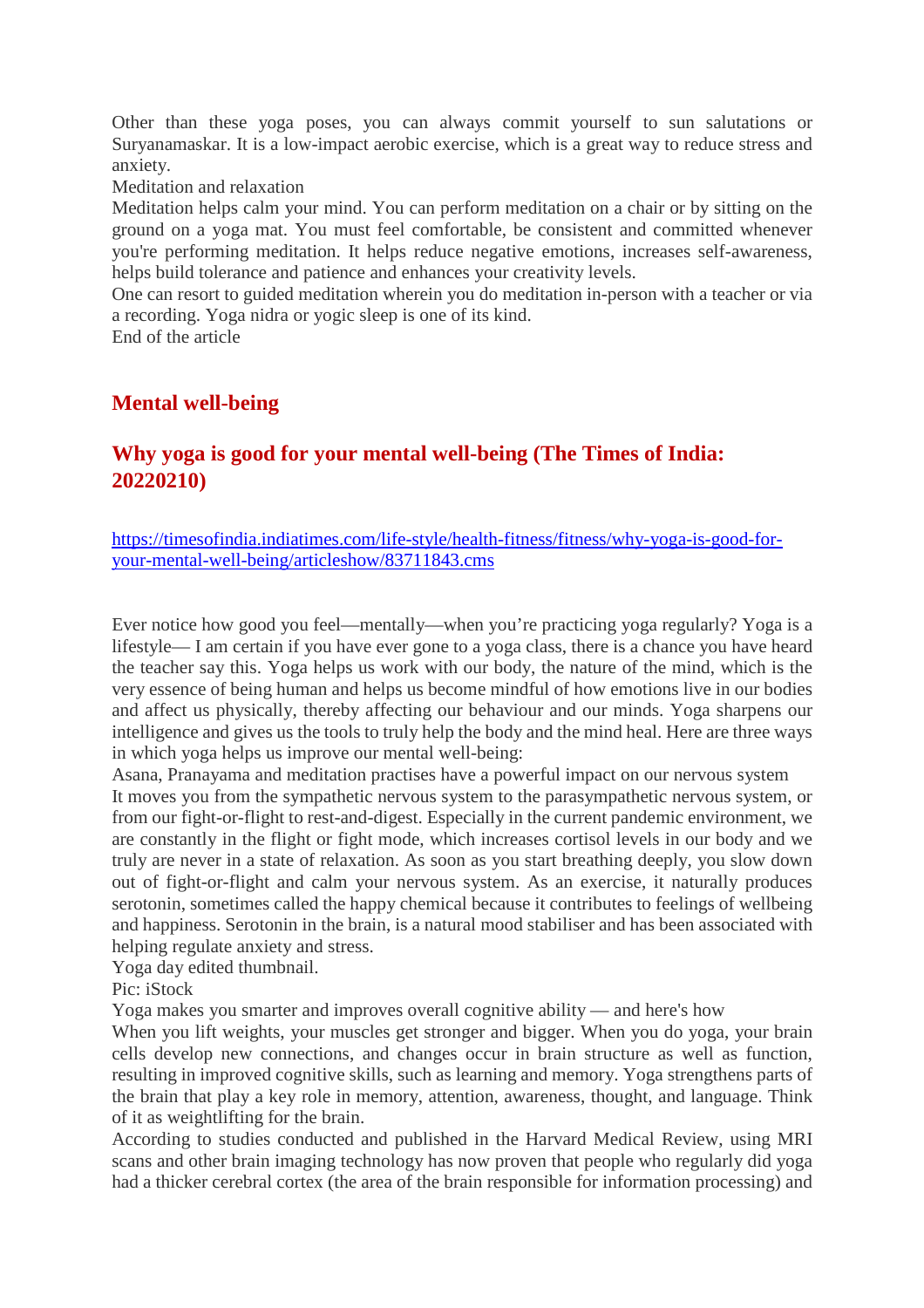hippocampus (the area of the brain involved in learning and memory) compared with nonpractitioners. These areas of the brain typically shrink as you age, but the older yoga practitioners showed less shrinkage than those who did no yoga. This suggests that yoga may counteract age-related declines in memory and other cognitive skills.

Meditation also reduces activity in the limbic system — the part of the brain dedicated to emotions. As your emotional reactivity diminishes, you have a more thought-through response when faced with stressful situations. Research also shows that yoga and meditation may improve executive functions, such as reasoning, decision making, memory, learning, reaction time, and accuracy on tests of mental ability.

Yoga helps build your self-esteem and your sense of self hence making you a happier, calmer person

Non-violence, non-judgement and radical honesty are some of the pillars of the practise of Yoga and this over time helps one cultivate a more non-judgmental relationship with themselves. We start to take care of ourselves only when our unconscious mind tells us that we are worthy of self-care and self-love. At the end of the day, everything comes down to our relationship with ourselves. The more confident and rooted we are in our sense of self, the more balanced we start to feel. We get to that aspirational point of having nothing to prove and nothing to hide. We become courageous, not afraid of difficult conversations and situations as we know we are still going to be OK at the end of the day. So while Instagram is full of people bending their bodies in all kinds of shapes, remember that the reach of yoga is way more than the physical body.

# **Meditation**

# **Meditation: How to start and how long you should practice it (The Times of India: 20220210)**

01/5Meditation: How to start and how long you should practice it

Meditation is a practice to achieve mental as well as emotional peace and stability. It requires an individual to include techniques such as focusing on a specific object, mindfulness and mental clearance. Apart from its health benefits, it is also significantly related to the spiritual aspects as in Hinduism and Buddhism. Meditation is a traditional practice and has been mentioned even in the Vedas.

At a glance, it might look like a simple activity, but only the one who has ever practised meditation knows how difficult it is to channelise your energy and focus. It is a real challenge for all beginners to calm the mind and begin the meditation journey. Here's everything you need to know about it that can help you start practicing meditation.

#### READMORE

02/5When is meditation effective?

You cannot just randomly meditate and claim all its psychological, neurological, and cardiovascular benefits. Scientists confirm that meditation only plays an advantageous role if you;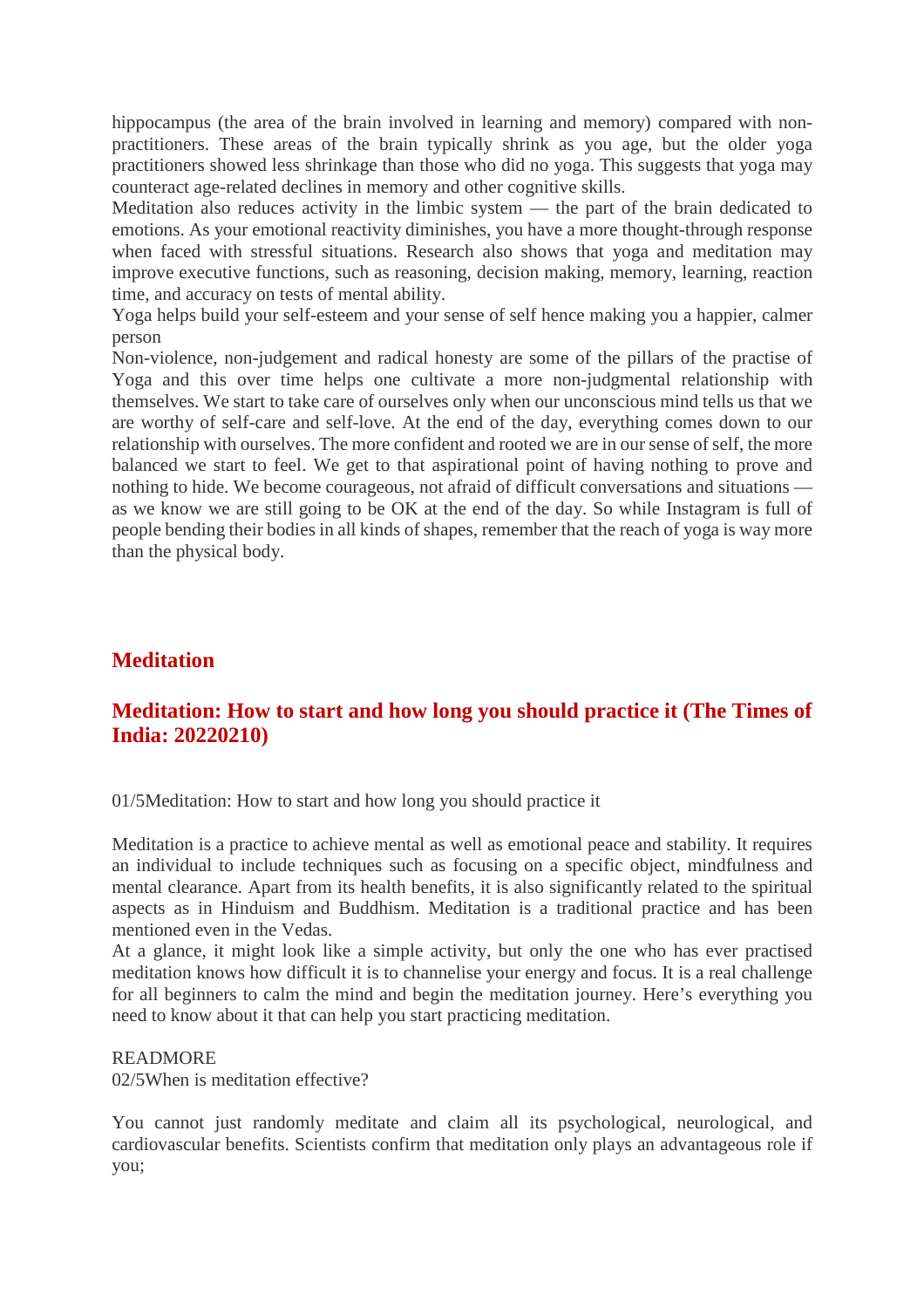Maintain the proper frequency of meditation,

Regulate time or length of meditation,

Carry capability to conceive cultural relevance and determine the reason for your practice,

Enjoy this mindful practice,

And follow correct instructions.

When you practice meditation in an orderly manner and continue it for a longer duration of time, it is found to give you positive and desirable outcomes. For example; if you meditate regularly for an hour in the evening daily, you will gradually start feeling better.

#### READMORE

03/5Do you know about meditation competence?

To achieve mastery in meditation is obviously the most difficult task. You can always improve your meditation skills but it is hard to define something that is called perfect or having proficiency in it. The Hindu religious texts equate true meditation as the samadhi, the highest state of mental concentration where the body unites with the soul and becomes totally undisturbed by every worldly noise.

04/5What's the optimum length of the meditation?

For a normal being, an ideal length of the meditation is something he/she can regulate daily. It shouldn't be something that's fluctuating way too often. Hence it is vital to design your meditation as

Practical or realistic, Replicable,( i.e followed exactly similar like the previous one) Enjoyable. 05/5Types of meditation

In simple and practical terminology, meditation is just a breathing and calming exercise. You necessarily should do it in a way that's comfortable to you, like practicing it while listening to your favourite tune or melody or while doing morning prayer.

Below are some other types of meditation you can do;

# **Coronavirus: Omicron BA.2**

# **Coronavirus: Omicron BA.2 subvariant likely to spread globally, says WHO (The Times of India:20220210)**

The BA.2 subvariant of Omicron is likely to spread globally, however it remains unclear whether it will cause reinfection among those infected with the original Omicron strain, according to the World Health Organisation.

According to Maria Van Kerkhove, the WHO's Covid-19 technical lead, the BA.2 subvariant, which is more contagious than the currently dominant BA.1 version, will likely become more common, CNBC reported.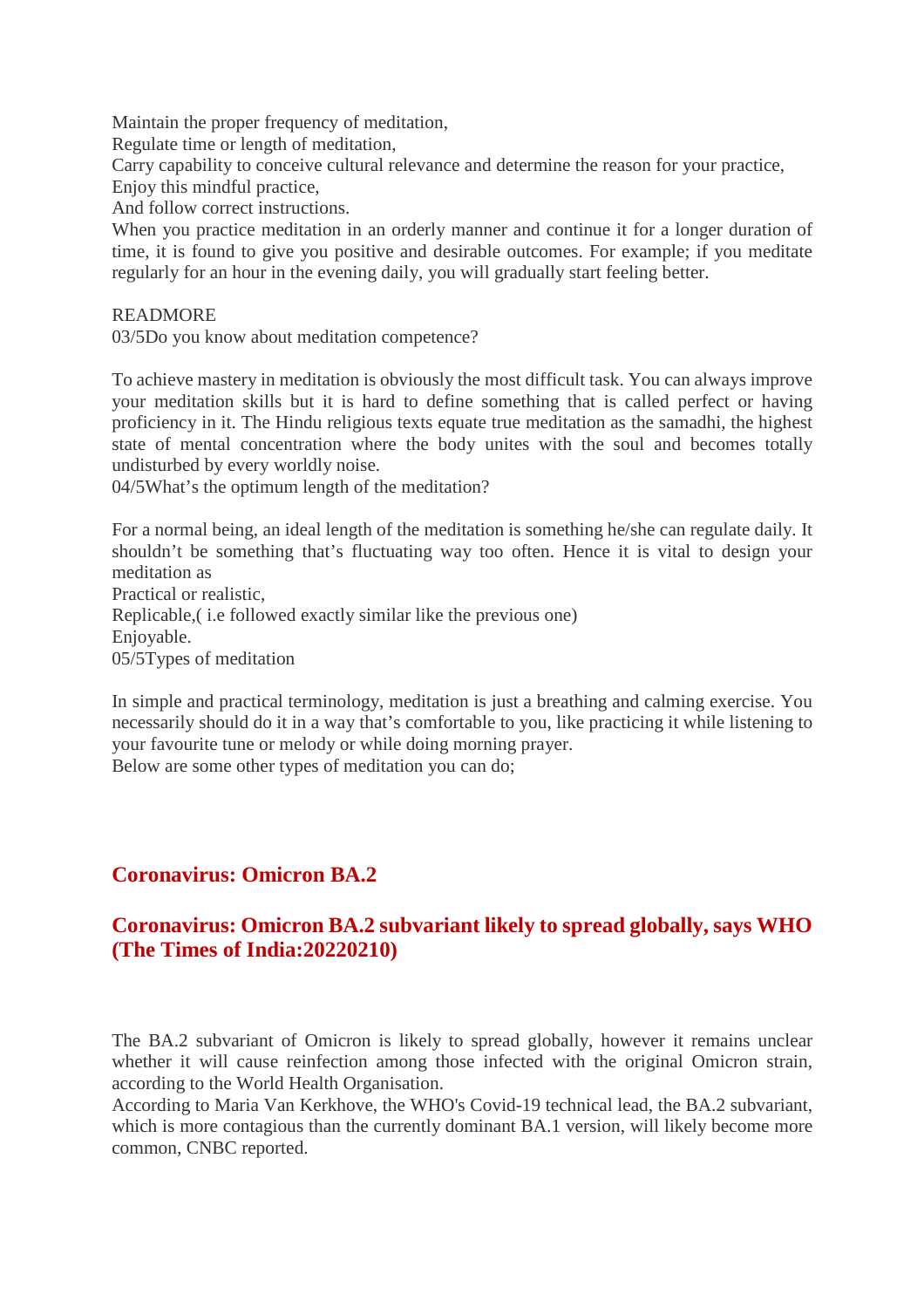"BA.2 is more transmissible than BA.1 so we expect to see BA.2 increasing in detection around the world," Van Kerkhove said during a question and answer session live streamed on WHO's social media platforms Tuesday.

The WHO is monitoring BA.2 to see if the subvariant causes an increase of new infections in countries that saw a rapid increase and then a sharp decline in omicron cases, Van Kerkhove said.

While research is still ongoing, there's no indication of a difference in the severity of infections caused by either subvariant, she added.

Although Omicron spreads faster, it is known to cause mild infections than the Alpha and Delta variants.

Researchers in Denmark have found that BA.2 is about 1.5 times more transmissible than BA.1 and it is more adept at infecting people who are vaccinated and even boosted. However, people who are fully vaccinated are less likely to spread it than the unvaccinated.

Van Kerkhove said the vaccines remain highly effective at preventing severe disease and death, though they don't prevent all infections. She called on people to get vaccinated and wear masks indoors.

Dr. Abdi Mahamud, the WHO's Covid incident manager, said it's unclear whether BA.2 can reinfect people who previously had BA.1, the report said.

The information could have a significant impact on how much the virus is able to spread. A study in the UK found that two-thirds of people who caught Omicron said they had Covid

# **Coronavirus: COVID**

# **Coronavirus: COVID raises risk of heart complications up to a year later, study finds(The Times of India:20220210)**

https://timesofindia.indiatimes.com/life-style/health-fitness/health-news/coronavirus-covidraises-risk-of-heart-complications-up-to-a-year-later-study-finds/articleshow/89447328.cms

People, who have had Covid-19, are at increased risk of developing cardiovascular complications within the first month to a year after infection, report a study.

The researchers showed that Covid amplified the risk of heart disease among people who were clearly at risk for a heart condition before becoming infected with SARS-CoV-2.

But most remarkably, people who have never had any heart problems and were considered low risk are also developing heart problems after Covid-19.

The findings, published in the journal Nature Medicine, showed that heart disease, including heart failure and death, occurred in 4 per cent more people than those who had not been infected with Covid-19, which can roughly be translated as 3 million people in the US who have suffered cardiovascular complications due to Covid.

Compared with those in the control groups without any infections, people who contracted Covid-19 were 72 per cent more likely to suffer from coronary artery disease, 63 per cent more likely to have a heart attack, and 52 per cent more likely to experience a stroke.

Overall, those infected with the virus were 55 per cent more likely than those without Covid-19 to suffer a major adverse cardiovascular event, which includes heart attack, stroke, and death.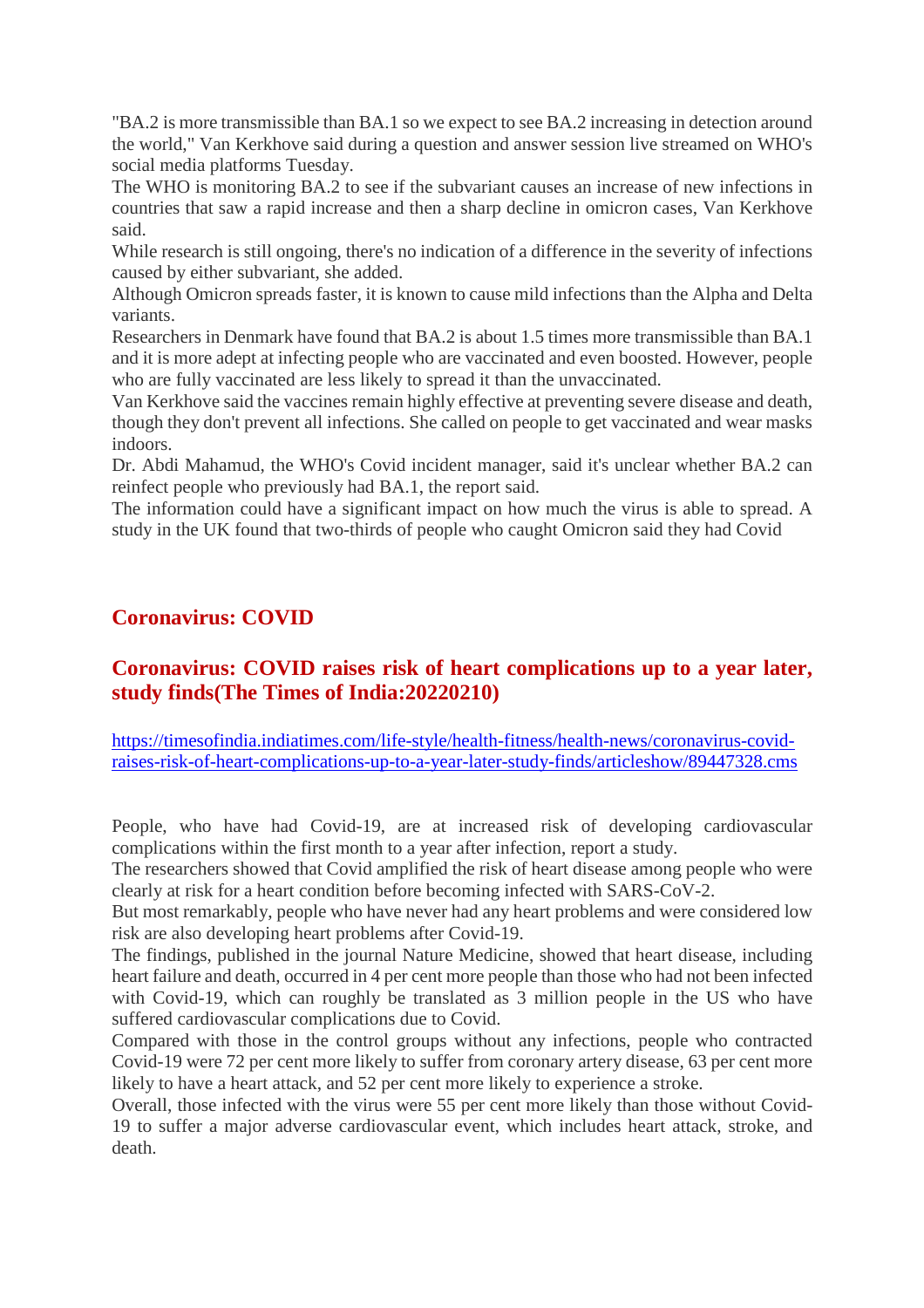"Covid-19 can lead to serious cardiovascular complications and death. The heart does not regenerate or easily mend after heart damage. These are diseases that will affect people for a lifetime," said Ziyad Al-Aly, Assistant Professor of medicine at Washington University in St.Louis.

More than 380 million people globally have been infected with the virus since the pandemic started.

"Consequently, Covid-19 infections have, thus far, contributed to 15 million new cases of heart disease worldwide," said Al-Aly.

"This is quite significant. For anyone who has had an infection, it is essential that heart health be an integral part of post-acute Covid care."

The researchers created a controlled dataset that included health information of 153,760 people who had tested positive for Covid-19 sometime from March 1, 2020, through January 15, 2021, and who had survived the first 30 days of the disease.

The findings emphasise the importance of getting vaccinated against Covid-19 as a way to prevent heart damage, Al-Aly said.

He also advised governments and health systems around the world to get prepared to deal with the likely significant contribution of the Covid-19 pandemic to a rise in the burden of cardiovascular diseases.

End of the article

#### **Covid Cases (The Asian Age: 20220210)**

http://onlineepaper.asianage.com/articledetailpage.aspx?id=16157247

# India logs 1,217 deaths; 71,365 new Covid cases

## **SANJAY KAW**<br>NEW DELHI, FEB. 9

For the treatment of adult<br>patients suffering from<br>Covid-19, Mumbai-based bovid-19, Mullibal-based<br>pharma company<br>Glenmark and its parner Canadian biotech firm Canadian biotech firm<br>saNOtise Research has<br>launched Nitric Oxide<br>Nasal Spray (FabiSpray) in<br>India. Glenmark had earli-<br>er received manufacturing<br>and marketing approval<br>from the Drugs Controller General of India for the<br>nasal spray as part of the<br>accelerated approval process.<br>FabiSpray is designed to

kill the Covid-19 virus in<br>the upper airways. The the upper airways. The<br>company stated that it has proven anti-microbial<br>properties with a direct virucidal effect on SARS-CoV-2. NONS,<br>sprayed over when Sprayed over nasal<br>mucosa, acts as a physical<br>and chemical barrier<br>against the virus, prevent-<br>ing it from incubating and

spreading to the lungs.<br>In July 2021, Glenmark<br>had entered into an exclunau entereu mo an examed<br>sive long term strategic<br>partnership with<br>Canadian biotech firm<br>SANOtize to manufacture,<br>market and distribute its<br>Nitric Oxide Nasal Spray

for Covid-19 treatment in<br>India and other Asian mar-<br>kets, including Singapore,<br>Malaysia, Hong Kong,<br>Taiwan, Nepal, Brunei,<br>Cambodia, Laos, Myanmar,<br>Sri Lanka, Timor-Leste<br>and Vietnam.

India, meanwhile, logged<br>71,365 new coronavirus<br>infections and 1,217 deaths 71.365 in the last 24 hours. Of the 1,217 deaths, 824 fatalities<br>1,217 deaths, 824 fatalities<br>were from Kerala and 57<br>from Maharashtra. The from daily and weekly positivity<br>rates stand at 4.54 per cent<br>7.57 per cent respectively. The country's total tally of Covid-19 cases has gone up<br>to  $4,24,10,976$ , while the active cases have declined to 8,92,828. In all, 5,05,279<br>Covid-19 related deaths<br>have been reported across the country.

The active cases com-<br>prise 2.11 per cent of the<br>total infections, while the<br>national Covid-19 recovery rate has improved to 96.70<br>per cent. There has been a reduction of 1.02.063 cases in the active Covid-19<br>caseload in a span of 24 hours.

India has also administered over 170.87 crore<br>doses of vaccine against<br>Covid-19 to its eligible population. Union health minister Mansukh Mandaviya

said that over one crore<br>adolescents in the 15-18 vears age group nation-<br>wide are now fully vacci-<br>nated against the novel coronavirus infection. He coronavirus infection. He<br>said more than 5.04 crore<br>beneficiaries in this age group have been administered the first dose of vac-<br>tered the first dose of vac-<br>time. "What a historic feat<br>by Young India! Over 1<br>15-18 age group are now<br>fully vaccinated against<br>Covid-19," Mr Mandaviya<br>tweeted. Vaccinat group have been adminiscountry.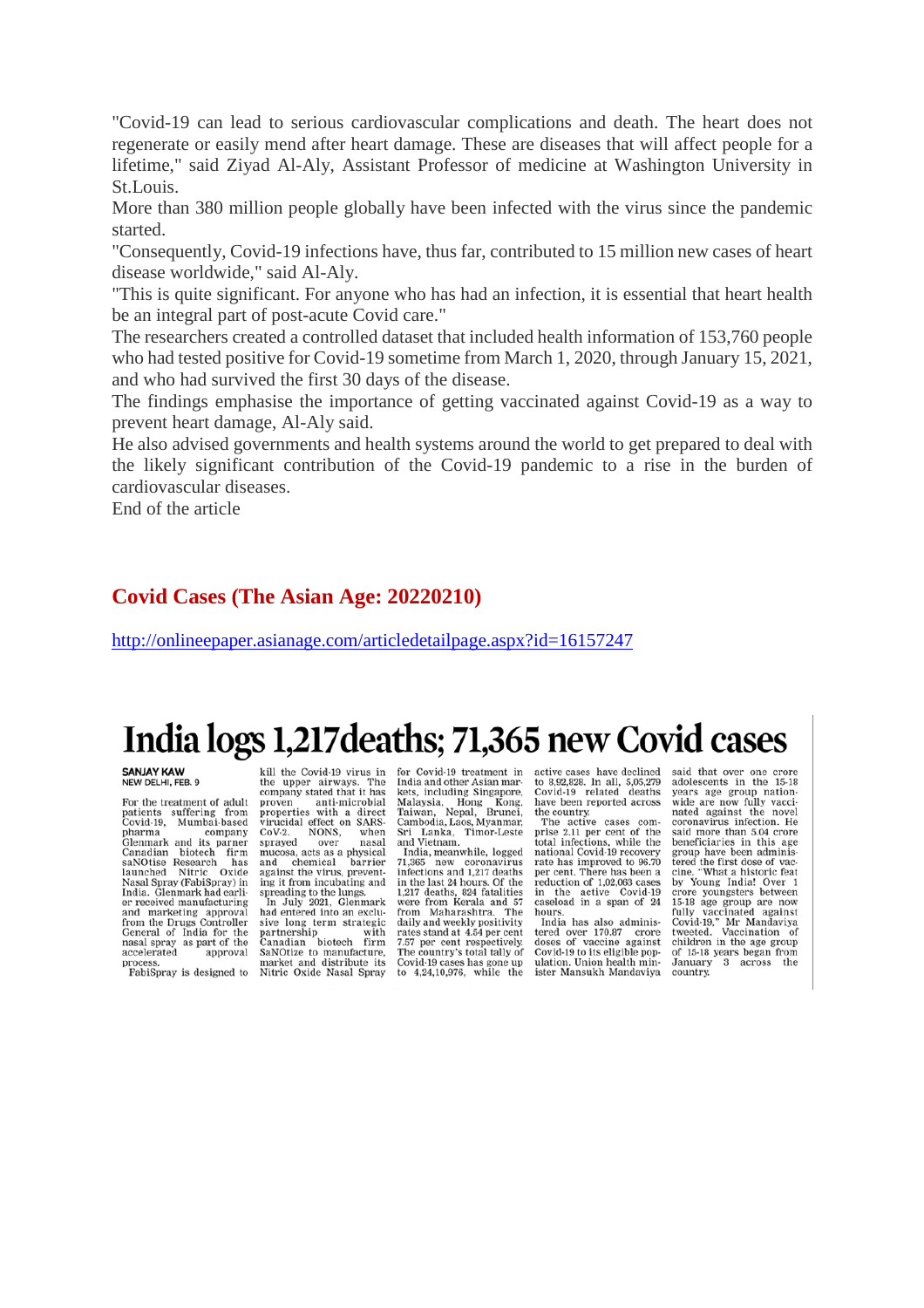# **Omicron's mutations (New Kerala:20220210)**

Omicron's mutations explain why it is less severe among vaccinated Sao Paulo, Feb 9: Brazilian researchers have found that Omicron has mutations detected in previous variants and that is the reason why it is less severe among the vaccinated. Omic-> View it--> https://www.newkerala.com/news/2022/21883.htm

# **Vaccination (New Kerala:20220210)**

Omicron's mutations explain why it is less severe among vaccinated Sao Paulo, Feb 9: Brazilian researchers have found that Omicron has mutations detected in previous variants and that is the reason why it is less severe among the vaccinated. Omic-> View it--> https://www.newkerala.com/news/2022/21883.htm

# **Covid-19 nasal spray (New Kerala:20220210)**

Aussie scientists hoping for Covid-19 nasal spray breakthrough Sydney, Feb 9: At least two Australian respiratory scientists are looking to develop a nasal spray for Covid-19 vaccination, according to research unveiled on Wednesday. ->-> View it--> https://www.newkerala.com/news/2022/21742.htm

## **Chronic Pain (New Kerala:20220210)**

People with spinal cord injury and chronic pain have more risk of mental health issues: Study Michigan, February 8: A new study showed that adults living with spinal cord injuries had a near-80 per cent increased risk of developing psychological cond-> View it--> https://www.newkerala.com/news/2022/21434.htm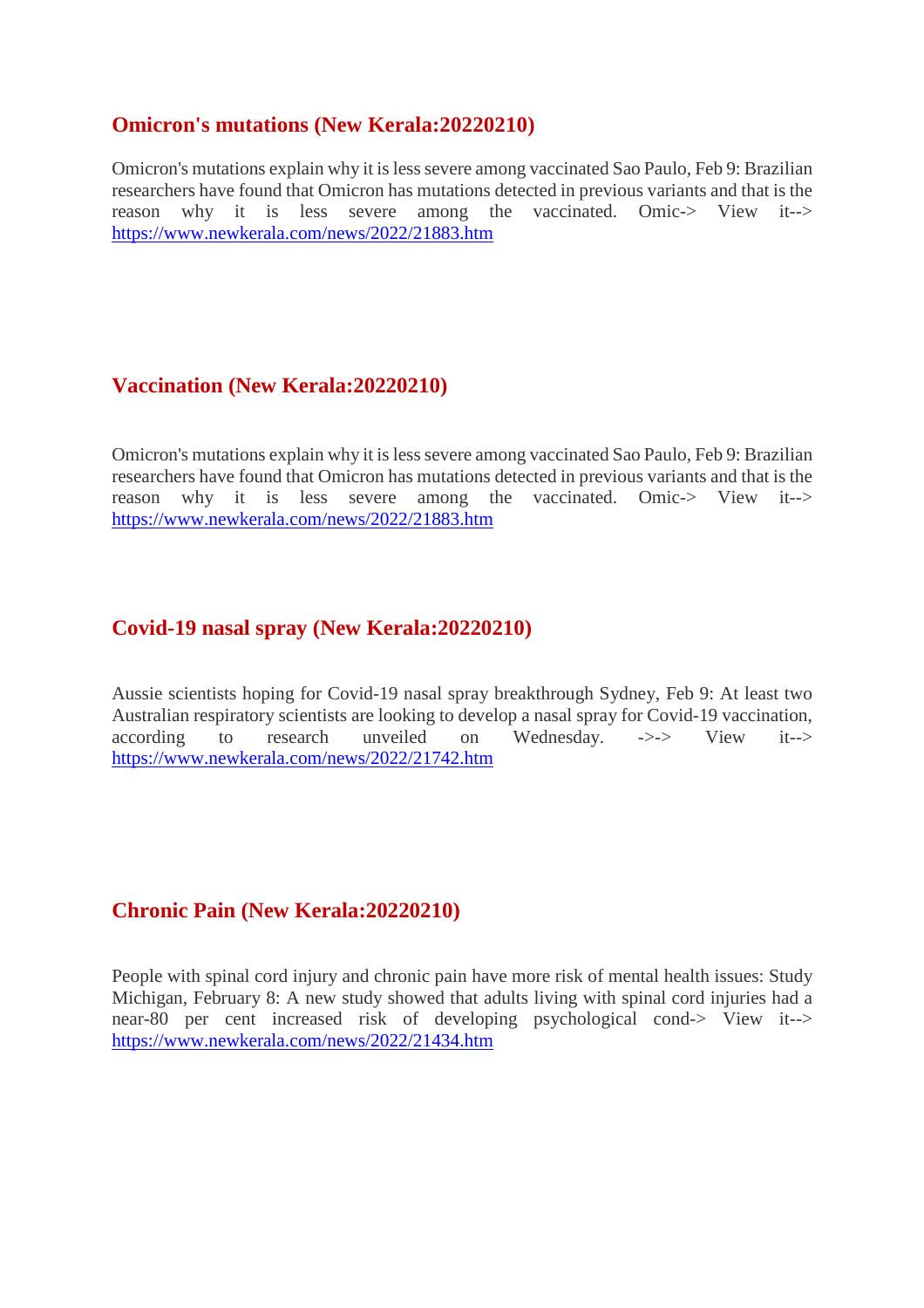# **Third Wave (Dainik Bhasker :20220210)**

https://epaper.bhaskar.com/detail/929824/25905808784/rajasthan/10022022/14/image/